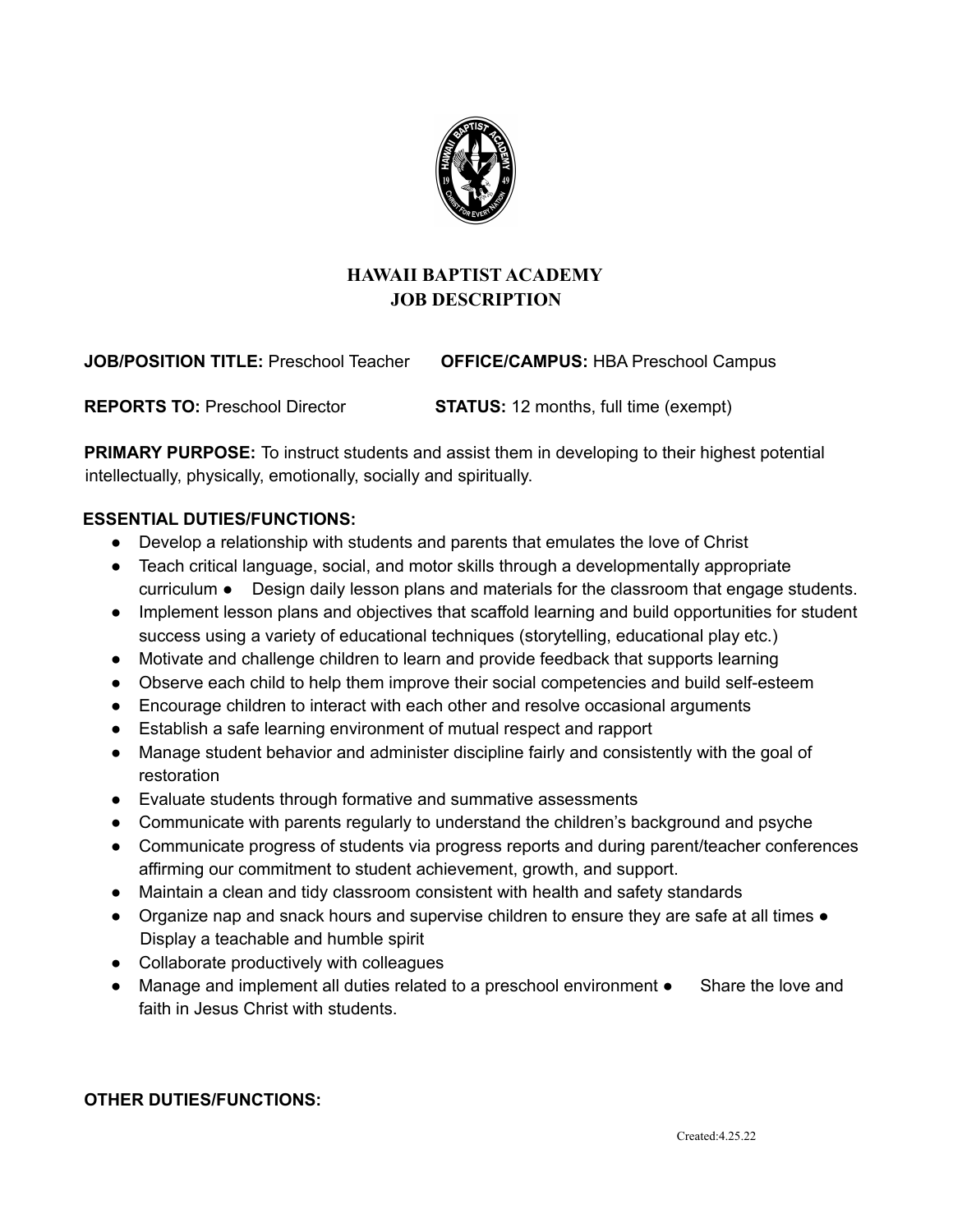- Plan and implement special events (i.e. Parent Orientation, preschool programs etc.)
- Attend meetings, workshops and school functions and church events as deemed appropriate
- Order supplies, equipment and materials
- Other duties as assigned

**CORE COMPETENCIES REQUIRED OF ALL EMPLOYEES OF HBA:** An employee of HBA must demonstrate the following core competencies:

- Christ-like Conduct. Imitate the life of Jesus Christ and take on his behavior, mindset, choices, and character, and apply it to everyday life. Exhibit love, humility, compassion, and servanthood, and allow God the opportunity to work in us and to manifest His Glory within us.
- Passion for Our Calling. Respond to God's passion in our hearts to complete the things He calls us to do. Acknowledge that passion encompasses more than the work, it taps into one's whole life purpose. Reward of wages and prestige are peripheral to using the God-given gifts and talents to have an effect on the greater good and an impact beyond oneself. Yield passionately to God's calling to live a life full of joy, satisfaction, and true fulfillment.
- Teamwork. Promotes teamwork through building consensus to develop mutual trust, respect, and commonality of goals. Supports team decisions, collaborates with others to develop team solutions, builds consensus, and resolves conflict.
- Customer Focus. Organizes and prioritizes resources to focus on and exceed customer expectations. Make it "easy to do business with" HBA. Demonstrate understanding, helpfulness, sensitivity, and a concern of the needs and feelings of external and internal customers.
- Effective Communication. Listens carefully to feedback and others' views and asks clarifying questions to confirm understanding. Clearly states views and opinions. Actively takes responsibility to ensure there is mutual understanding in all viewpoints and communication. Effectively adapts oral and written communication to the needs and interests of the target audience. Openly shares information in a timely manner with others who need that information.
- Results Orientation. Can be counted on to achieve assigned or promised results in a timely manner by utilizing resources effectively. Clarifies expectations and measurements of performance. Seeks guidance or other resources needed. Takes personal ownership for results by holding self and others accountable for results. Shows strong desire and drive for success by identifying and overcoming obstacles. Demonstrates a sense of urgency and is persistent in using extra effort to achieve results. Focuses efforts on, and strives to attain, results that are important to the mission of HBA and specific department goals.
- Practical Thinking and Decision-Making. Identifies, defines, and focuses on specific problems or issues. Determines information needs; collects, analyzes, interprets, and develops it for use in making decisions. Makes timely and appropriate decisions driven by the information, the needs of the organization, and the need for innovation and creativity to accomplish assigned tasks.
- Continuous Improvement. Strives to continually improve one's own job performance and to better the work environment, work quality, results, and how the work is done. Accepts both the need for and positive potential of change in the workplace. Willing to take managed risk to test